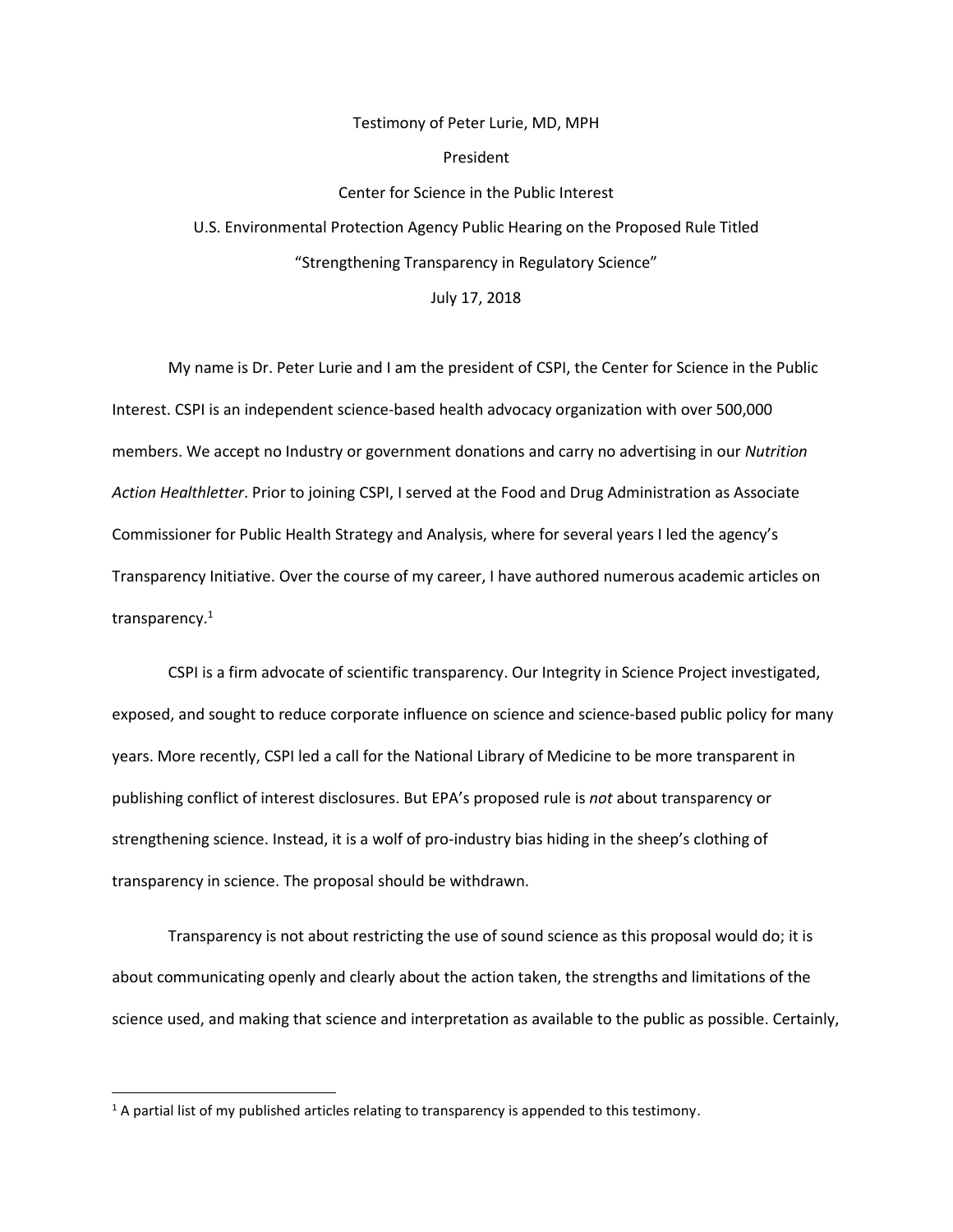the more transparent a government agency can be about the nature and limitations of the data underlying a decision, the better. But the failure to meet some abruptly and arbitrarily elevated standard for disclosure cannot and should not be grounds for the summary exclusion of data that were rigorously gathered and reported.

The surest tests of any scientific transparency policy are: 1) whether it was itself developed transparently, and 2) whether it promotes transparent, rigorous, science-based decision-making in an even-handed manner. The proposal fails on both counts.

First, this proposal violates fundamental tenets of transparent rulemaking. EPA apparently failed to consult with relevant stakeholders such as scientific, research, or health professional associations, did not consult with other federal agencies, and did not even make the proposed rule available to its own Scientific Advisory Board for review.<sup>2</sup> In addition, the proposal lacks critical citations and documentation or even an adequate justification for why it was proposed. Rather than furnishing the evidentiary support required for administrative action, the agency has merely adopted a legislative initiative<sup>3</sup> that failed to pass despite support from the energy, chemical, manufacturing, and other key industries. That legislation was proposed by Rep. Lamar Smith (R-TX), Chair of the House of Representatives Committee

<sup>2</sup> EPA Science Advisory Board. Memorandum: Preparations for Chartered Science Advisory Board (SAB) Discussions of Proposed Rule: Strengthening Transparency in Regulatory Science RIN (2080-AA14). May 12, 2018, [https://yosemite.epa.gov/sab/sabproduct.nsf/E21FFAE956B548258525828C00808BB7/\\$File/WkGrp\\_memo\\_2080-](https://yosemite.epa.gov/sab/sabproduct.nsf/E21FFAE956B548258525828C00808BB7/$File/WkGrp_memo_2080-AA14_final_05132018.pdf) [AA14\\_final\\_05132018.pdf.](https://yosemite.epa.gov/sab/sabproduct.nsf/E21FFAE956B548258525828C00808BB7/$File/WkGrp_memo_2080-AA14_final_05132018.pdf)

<sup>&</sup>lt;sup>3</sup> H.R.1430 - HONEST Act. [https://www.congress.gov/bill/115th-congress/house-bill/1430.](https://www.congress.gov/bill/115th-congress/house-bill/1430)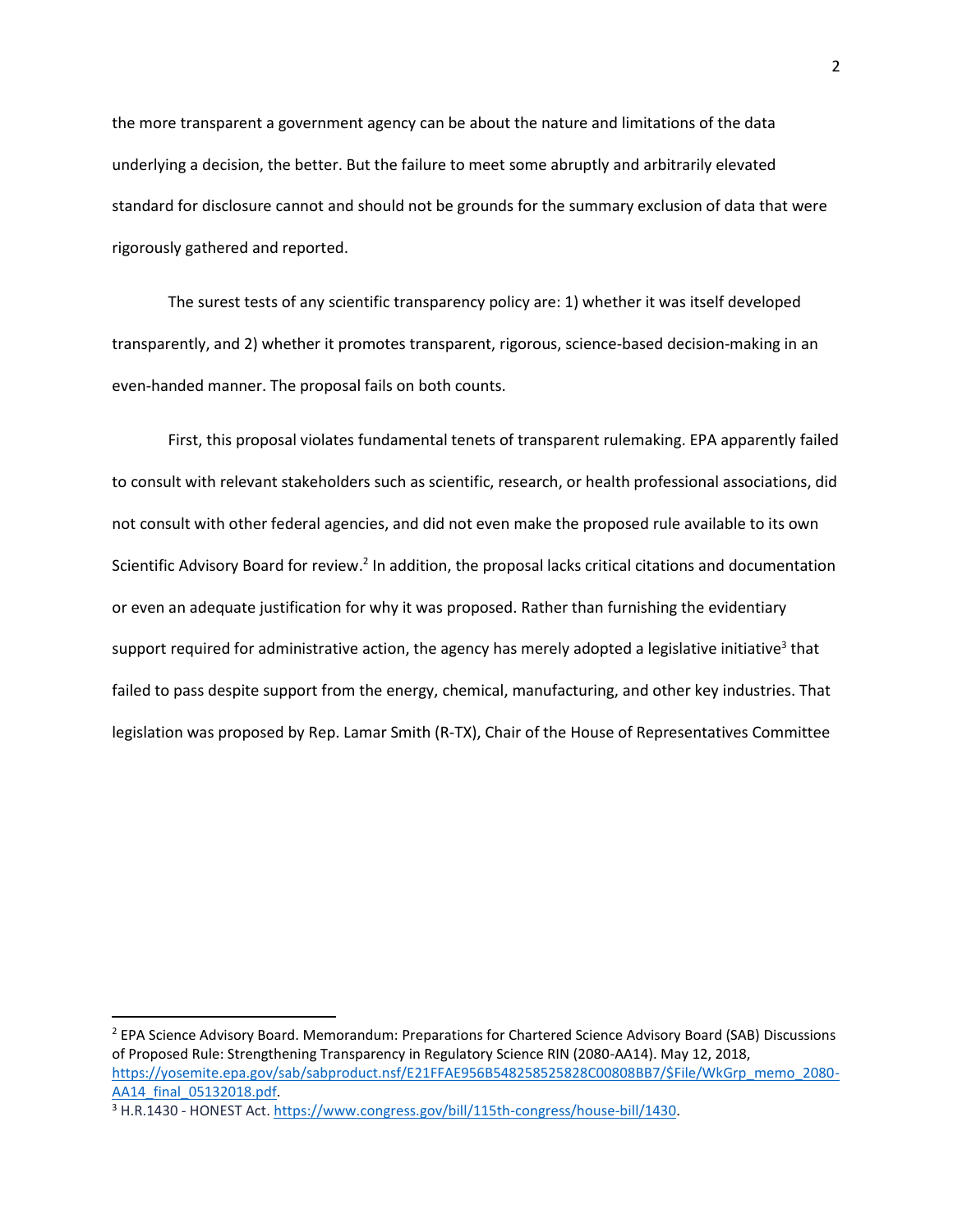on Science, Space, and Technology, who questions the science behind climate change<sup>4</sup> and the relationship between air pollution and mortality.<sup>5</sup>

Moreover, despite its professed fealty to cost effectiveness in rulemaking, the proposed rule provides no cost-effectiveness analysis whatsoever. It simply asserts blithely that "EPA believes the benefits of this proposed rule justify the costs." But the rule would be costly indeed: analyses of an earlier version of Rep. Smith's legislation from the nonpartisan Congressional Budget Office predicted costs of \$250 million per year over the next few years.<sup>6</sup>

But even more important, the proposal will not meet its purported scientific goals and will instead undermine the scientific basis for decision-making by the agency. Since its inception, EPA has developed rules with demonstrable efficacy in protecting the public by relying in large part upon the kinds of data that EPA would now preclude from consideration. Some of EPA's greatest public health accomplishments, such as eliminating lead in gasoline and classifying secondhand smoke as a cause of cancer (which led to banning smoking from indoor public places), were based on the kinds of data that would be discarded under the proposal. Such data are widely used in rulemaking proceedings by other U.S. government agencies and around the world. It is particularly troubling that the proposal also opens the door to a reconsideration of past rules, which would be utterly inappropriate under prevailing principles of administrative law.

<sup>4</sup> For example, see Tollefson J. Controversial chairman of US House science committee to retire. Nature, November 2, 2017. [https://www.nature.com/news/controversial-chairman-of-us-house-science-committee-to-retire-](https://www.nature.com/news/controversial-chairman-of-us-house-science-committee-to-retire-1.22954)

[<sup>1.22954;</sup>](https://www.nature.com/news/controversial-chairman-of-us-house-science-committee-to-retire-1.22954) and Lavelle M, Hasemyer D. Instrument of power: How fossil fuel donors shaped the anti-climate agenda of a powerful congressional committee. Inside Climate News, December 5, 2017.

[https://insideclimatenews.org/news/05122017/lamar-smith-congress-climate-change-fossil-fuel-industry-house](https://insideclimatenews.org/news/05122017/lamar-smith-congress-climate-change-fossil-fuel-industry-house-science-committee)[science-committee.](https://insideclimatenews.org/news/05122017/lamar-smith-congress-climate-change-fossil-fuel-industry-house-science-committee)

<sup>&</sup>lt;sup>5</sup> Servick K. House panel subpoenas EPA for all pollution data. Science, August 2, 2013. [http://www.sciencemag.org/news/2013/08/house-panel-subpoenas-epa-air-pollution-data.](http://www.sciencemag.org/news/2013/08/house-panel-subpoenas-epa-air-pollution-data)

<sup>6</sup> Congressional Budget Office. Cost Estimate, H.R. 1030 Secret Science Reform Act of 2015, As ordered reported by the House Committee on Science, Space, and Technology on March 3, 2015, March 11, 2015. [https://www.cbo.gov/sites/default/files/114th-congress-2015-2016/costestimate/hr1030.pdf.](https://www.cbo.gov/sites/default/files/114th-congress-2015-2016/costestimate/hr1030.pdf)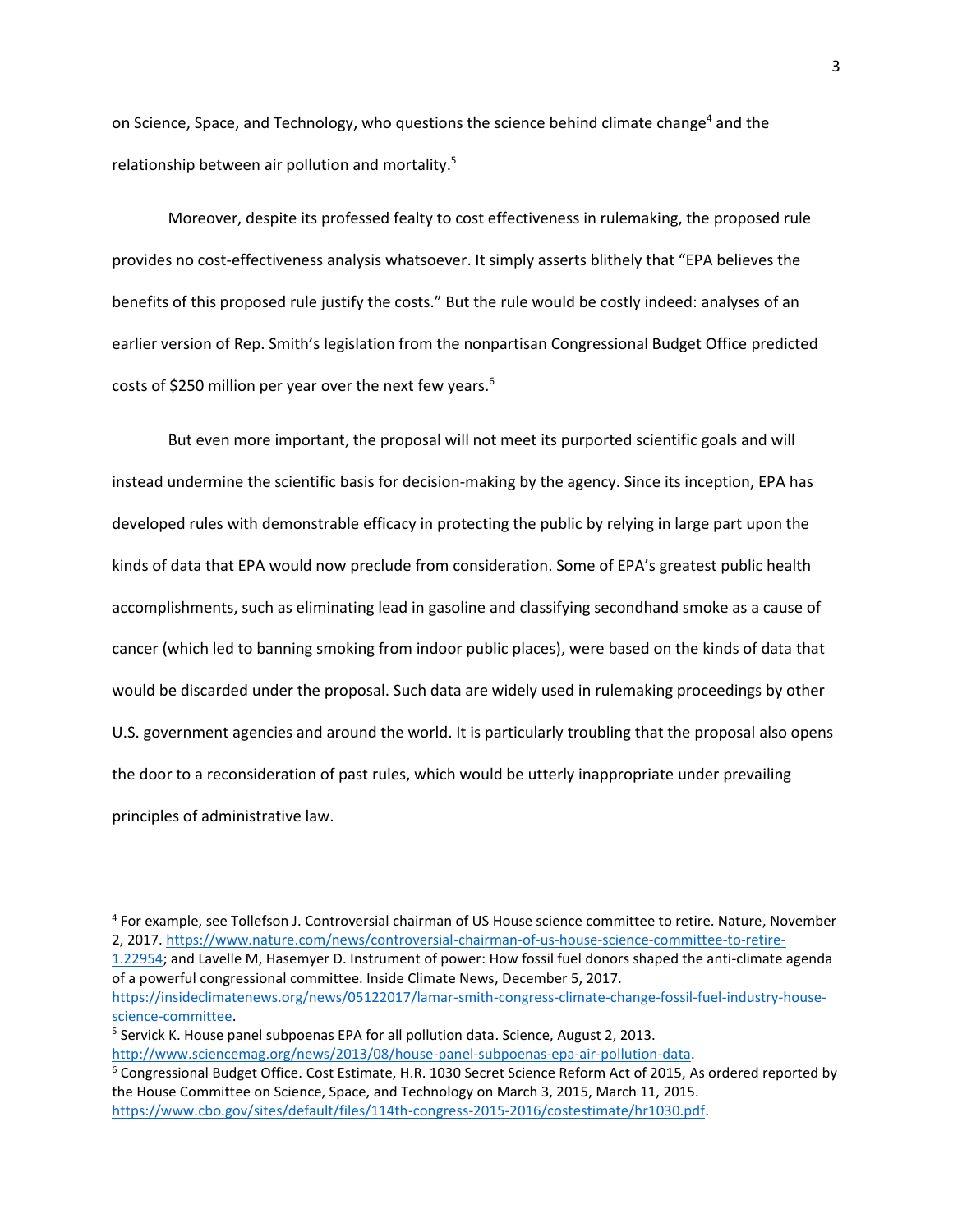In fact, the proposal would have an effect opposite to its claimed purpose; it would suppress important and relevant science conducted in large part by the best minds in academia and government, thereby unduly restricting the evidence available to EPA and potentially favoring data developed by industry. Most academic epidemiologic studies rely on aggregated data and other means to protect the privacy of their human subjects. In other cases, researchers conducting the studies may be prevented from making the underlying data publicly available for legal, practical, or ethical reasons.

The pro-industry orientation of the proposal is revealed once more in its assault on the linearity assumption in the dose/concentration-response function. (This approach assumes that there is no safe threshold at the population level for most chemical pollutants.) This assault runs counter to the advice provided to EPA by the National Research Council, which stated, "The committee recommends that cancer and noncancer responses be assumed to be linear as a default."<sup>7</sup> In another departure from its claimed commitment to transparency, EPA provides no scientific citations for its claim of "growing empirical evidence of non-linearity in the concentration-response function for specific pollutants and health effects." But what is most telling about the discussion of linearity is its inclusion in the proposed rule in the first place; there is simply no need to raise it in a proposed rule supposedly about transparency.

A legitimate approach to strengthening transparency in regulatory science would heed the advice provided by the National Academies to use the best and most current science to support and revise default assumptions, make implicit defaults explicit, and provide clear standards for the level of

<sup>&</sup>lt;sup>7</sup> National Research Council. Science and Decisions: Advancing Risk Assessment. Washington, D.C.: National Academies Press; 2009, p. 180.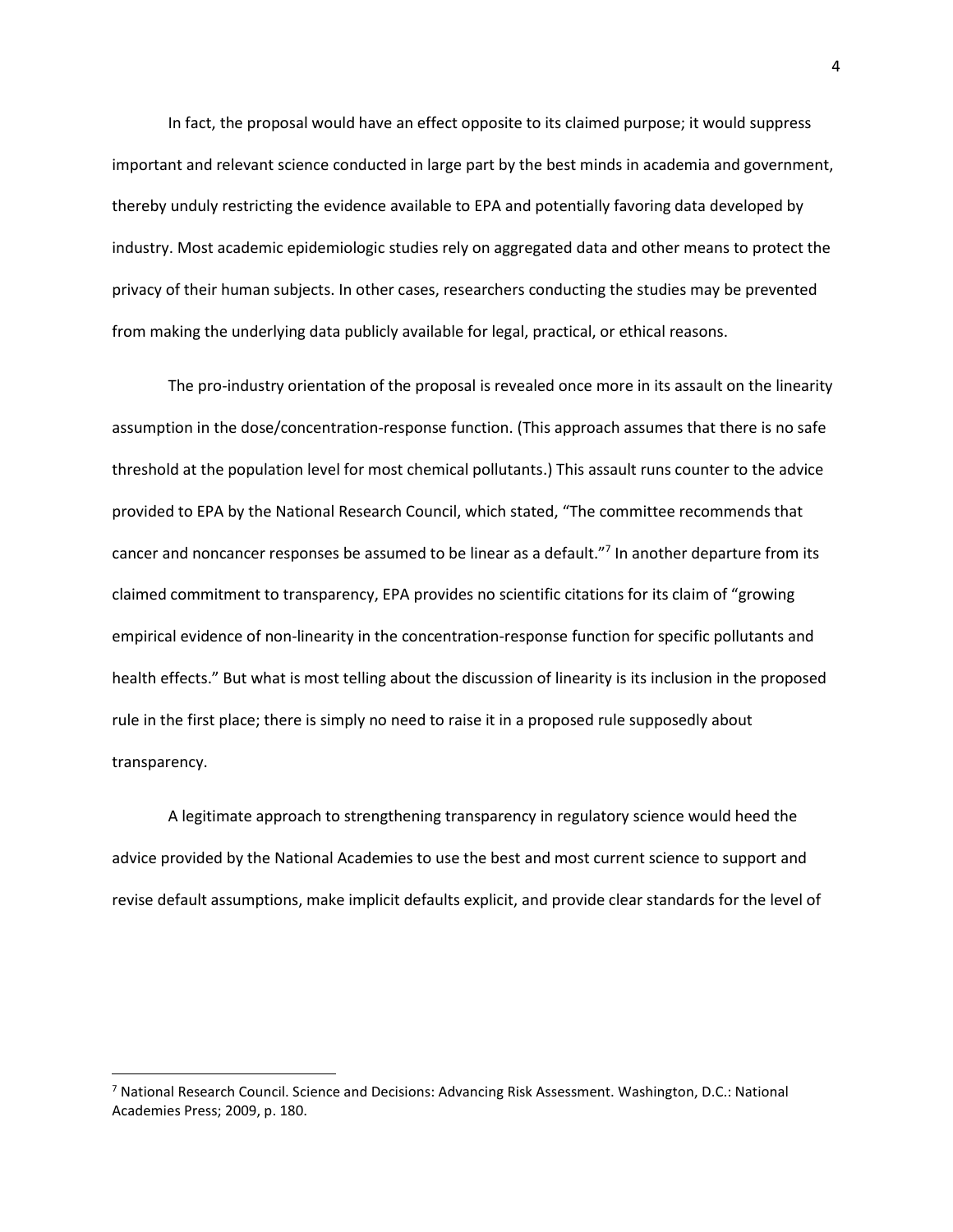evidence needed to depart from default assumptions,<sup>8</sup> taking into account data-sharing guidelines already developed by NIH.<sup>9</sup>

Let me close with the question with which EPA should have started: What is the problem that this proposed rule seeks to fix? Where is the study for which the lack of access to raw data resulted in misinterpretation or in the promulgation of an inappropriate regulatory standard? To the contrary, the record is replete with studies that formed the basis of health- and life-saving regulations that would now be precluded from use and that might even provide a basis for the revocation of rules enacted in the distant past.

l

<sup>&</sup>lt;sup>8</sup> Institute of Medicine of the National Academies. Identifying and Reducing Environmental Health Risks of Chemicals in Our Society: Workshop Summary. Washington, D.C.: National Academies Press; 2014, p. 55. <sup>9</sup> NIH. Data Sharing Policy and Implementation Guidance. March 5, 2003.

https://grants.nih.gov/grants/policy/data\_sharing/data\_sharing\_guidance.htm#app.